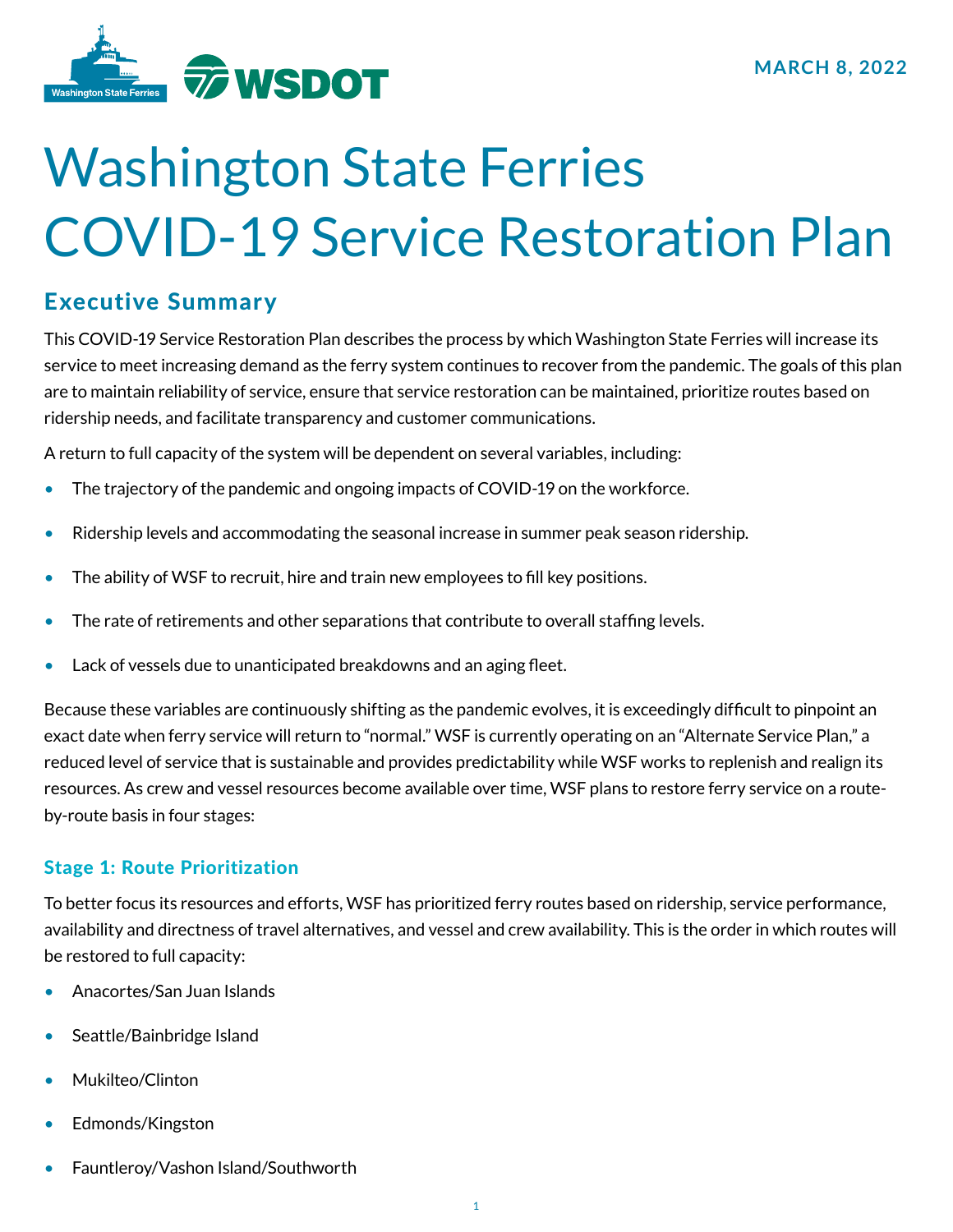- Seattle/Bremerton
- Port Townsend/Coupeville
- Anacortes/Sidney BC

# Stage 2: Alternate Service

While a route is operating on its alternate, reduced schedule, WSF will assess crewing and vessel resources to determine when to increase service levels on the prioritized route.

## Stage 3: Trial Service

The prioritized route will operate on its regular seasonal schedule on a trial basis. A route will be considered "restored" if it can operate at a 95% reliability rate for three weeks, which gives WSF enough time to measure the sustainability of the restored service.

## Stage 4: Route Restoration

Route restoration is the point in which service schedules are restored to seasonally appropriate levels that meet ridership demand, and service meets reliability targets. Service restoration will take time, as WSF intends to ensure that each route is successfully restored and the system is stable before moving on to restoration of the next route. Once a route is restored, the process begins again until all routes are restored to full capacity.

In addition to providing a framework for service restoration, the Service Restoration Plan details the necessary crewing and vessel levels needed to restore service, and outlines additional challenges related to service reliability.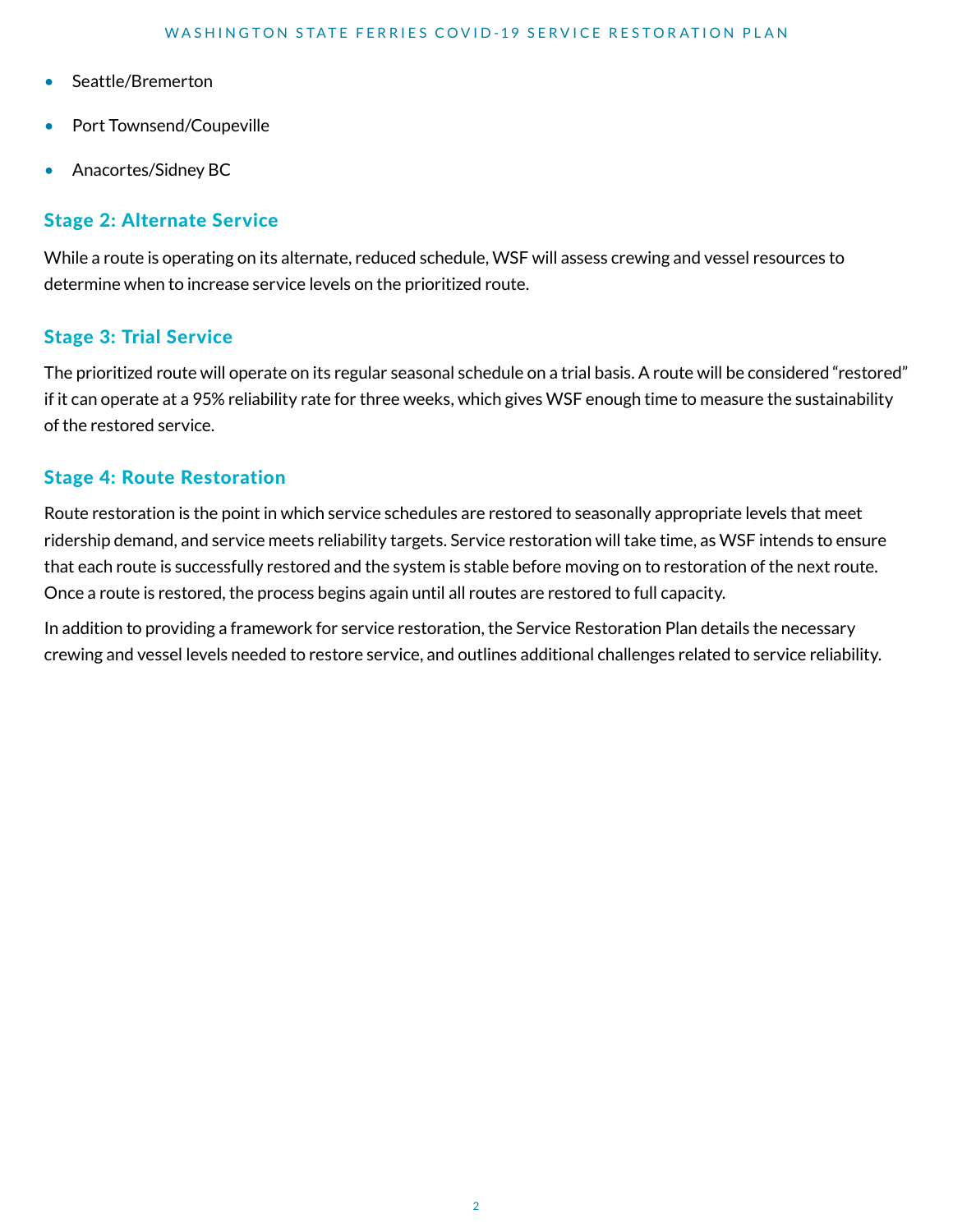# Introduction and Overview

Since the start of the COVID-19 pandemic, Washington State Ferries (WSF) has been continually adjusting its service to provide reliability and predictability for customers while facing a shortage of crewing and vessel resources required to fully operate the system. This COVID-19 Service Restoration Plan (Plan) describes the process by which WSF will increase its service to meet increasing demand as the ferry system continues to recover from the pandemic.

While WSF understands the need for increased service and the ongoing impacts of reduced service on riders, a full recovery will take time and is dependent on several variables, including:

- The trajectory of the pandemic and ongoing impacts of COVID-19 on the workforce.
- Ridership levels and accommodating the seasonal increase in summer peak season ridership.
- The ability of WSF to recruit, hire and train new employees to fill key positions.
- The rate of retirements and other separations that contribute to overall staffing levels.
- Lack of vessels due to unanticipated breakdowns and an aging fleet where one vessel needs to be retired next year.

On top of the current COVID-19-related issues, WSF must also continue to address other systemic challenges to system reliability identified by previous planning efforts, including the 2040 Long Range Plan, and to implement recommendations resulting from these efforts once it emerges from the ongoing pandemic response.

The Plan outlines the process WSF will use to restore full service on each of its routes; the order in which ferry routes will be prioritized for service restoration; and the many variables that impact WSF's ability to restore service as quickly as it would like to. The first part of the Plan explains the service restoration framework and analysis, while the second part goes into greater depth about the factors affecting system reliability and what WSF is doing to increase capacity and resources.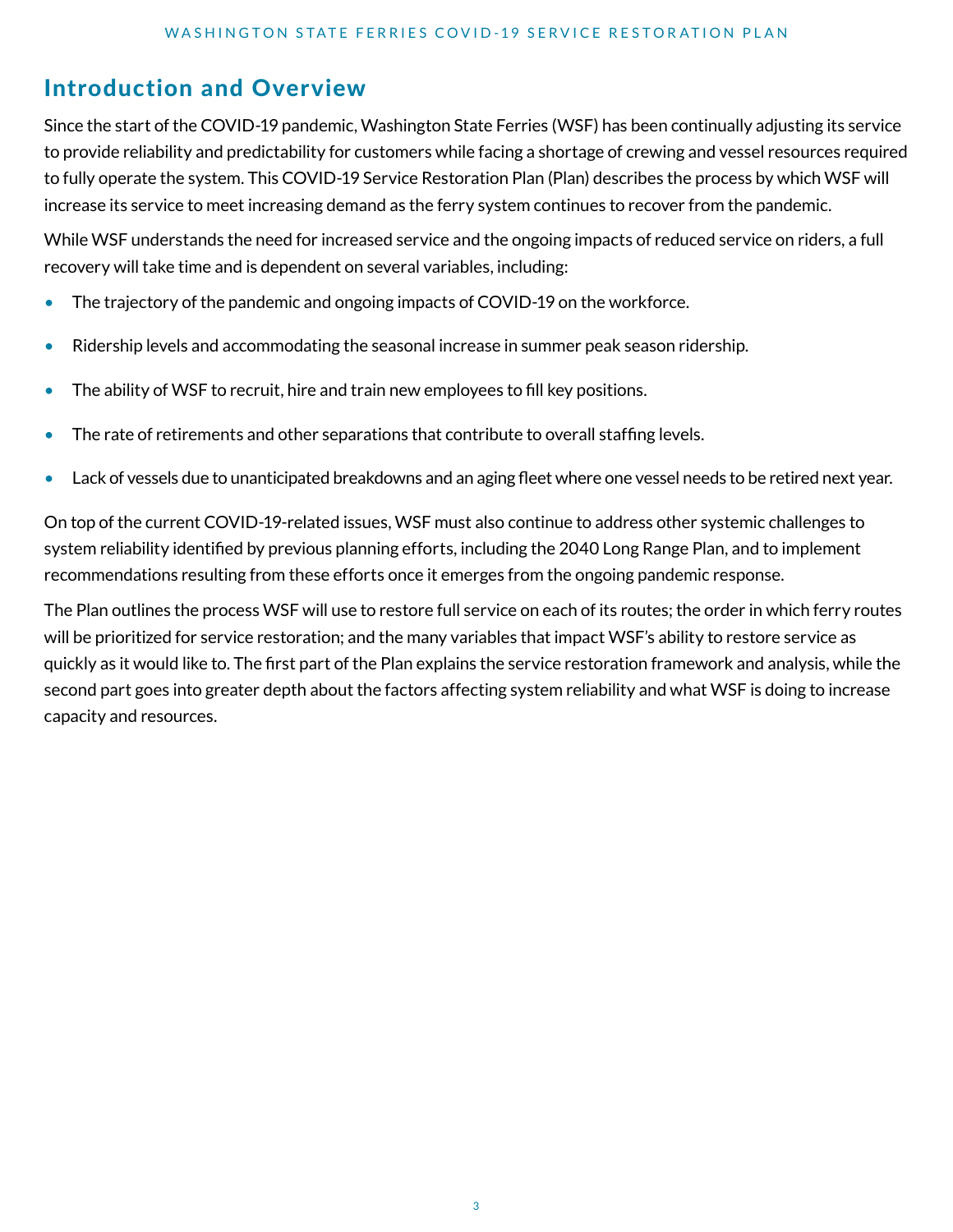# Service Restoration Plan Goals

The system restoration process has several goals:

- 1. Maintain reliability of service
- 2. Ensure that once service levels are restored on a route, they can be maintained
- 3. Prioritize routes based on ridership needs and provide predictability across the system on the order routes will return to full service
- 4. Provide transparency in how WSF makes service decisions
- 5. Facilitate streamlined customer communications

# Background: WSF's COVID-19 Response

Like other transit providers and organizations across the globe, WSF has been responding and adapting to changing conditions and challenges since the start of the COVID-19 pandemic. With ridership dropping to historic lows early in the pandemic, ferry service has fluctuated to meet demand and manage resources, as shown in Figure 1 which shows ridership levels and key milestones since the start of the pandemic in Feb. 2020.



*Figure 1: WSF Ridership and COVID-19 Response Milestones*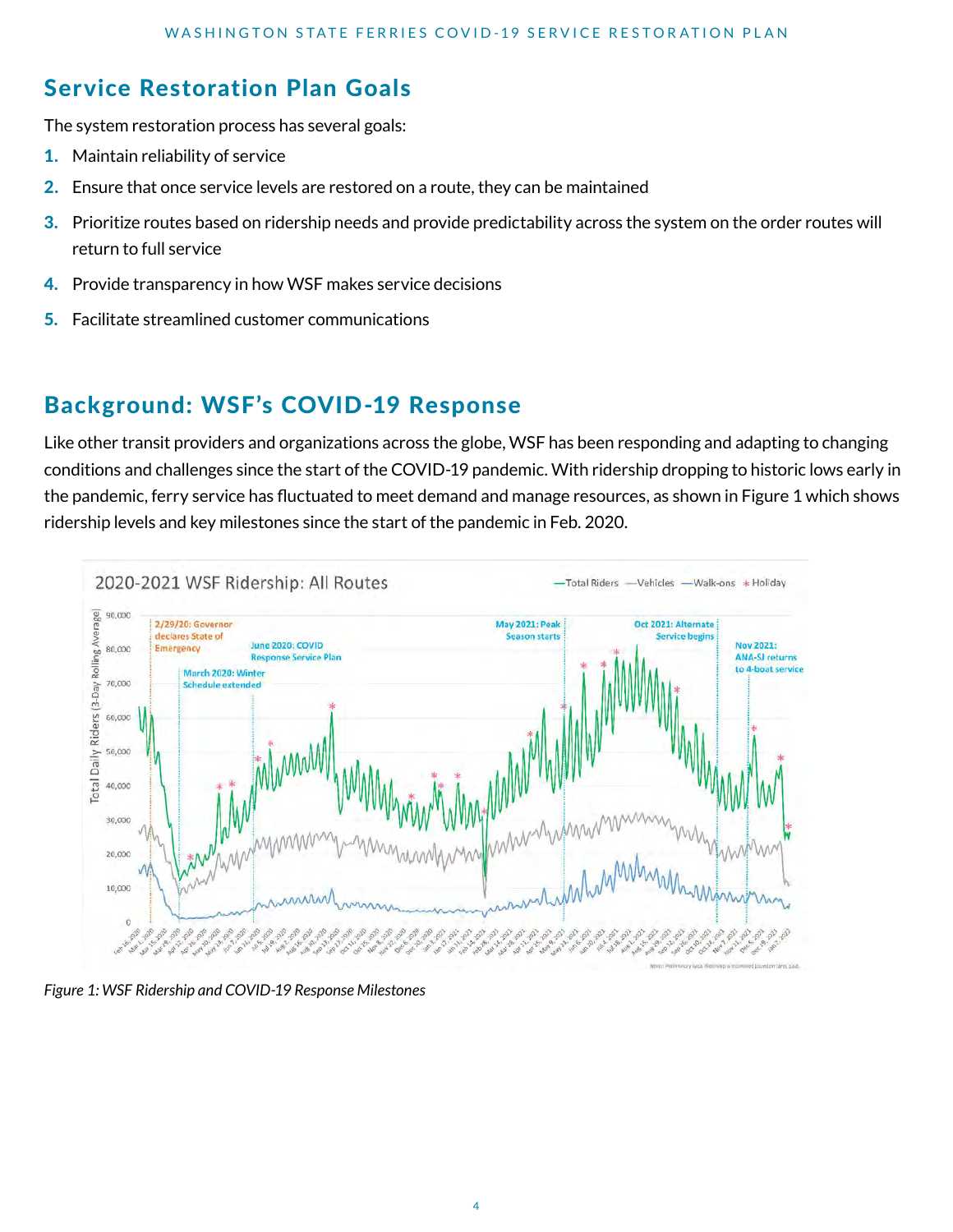As conditions have evolved since the beginning of the COVID-19 pandemic, WSF has updated service levels at several key points:

- March 2020: The winter sailing schedule was extended due to crew and vessel shortages and ridership levels not seen since the 1960s.
- June 2020: The COVID-19 Response Service Plan outlined how WSF adapted service early in the pandemic from historically low levels on the "Winter Baseline" season to progressive increases in service as ridership returned and resources became available. The plan also included potential supplemental service that could be added to the baseline schedule when feasible.
- May 2021: WSF transitioned to "Summer Peak" season as crewing levels improved slightly, but some routes remained on lower than typical levels of service.
- October 2021: In response to a spike in cancelled sailings due to lack of qualified crew, WSF started operating a temporary Alternate Service Plan to provide customers with more predictable and reliable travel in the face of severe crew shortages.
- November 2021: WSF restored the Anacortes/San Juan Islands route to its regular four-boat winter sailing schedule on a trial basis and started working on a plan to incrementally restore service to other routes as crewing levels allow.

# The Four Pillars of Service

WSF's COVID-19 Response Service Plan, published in June 2020, outlined four necessary elements that must all be present for WSF to be able to provide sufficient ferry service. These "four pillars of service" are depicted in Figure 2 and include ridership, crewing, vessels, and funding. Each of WSF's four pillars of service has been affected by COVID, specifically with: 1) a steep drop in ridership; 2) a lack of vessel availability; 3) a shortage of qualified crewmembers; and 4) significant decreases in revenue.

WSF has been continuously monitoring the health of the four pillars in order to assess its ability to provide and restore service where possible. Currently, however,



*Figure 2: The Four Pillars of Service*

the ongoing pandemic and long-term, systemic challenges have persisted—causing the vessels and crewing pillars to remain unstable. While WSF is funded to provide pre-pandemic levels of service, in every other respect the ferry system has shrunk.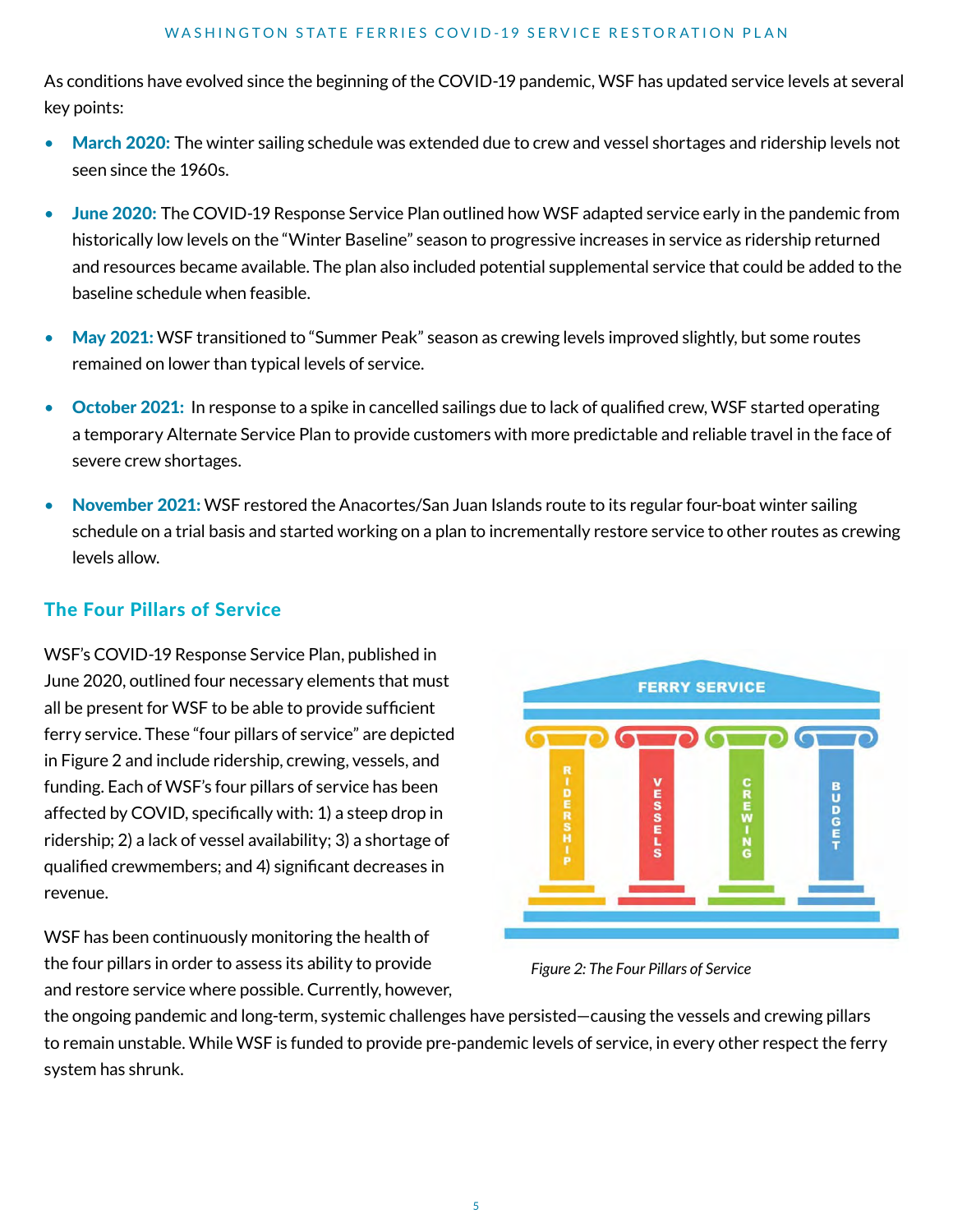#### **Ridership**

Early in the pandemic, ridership fell dramatically. In late March 2020, total ridership had fallen 78% compared to the same week in 2019. Vehicle ridership fell by 67%, with walk-on passenger ridership falling by 93%. While current ridership has rebounded since the peak of the pandemic, it remains depressed. Total system ridership in 2021 rose to roughly 72% of 2019 pre-COVID-19 numbers, with vehicles climbing to 85% and walk-on customers up to 42% of prepandemic levels. January 2022 saw a slight decrease in ridership compared to January 2021 as increasing COVID-19 cases again impacted the region.

#### **Vessels**

Vessel availability has recovered from the maintenance backlog brought about by the onset of the pandemic and the stay-at-home order that limited construction activity; however, the vessel pillar remains at high risk because of an aging, diminishing fleet. WSF had 24 vessels five years ago, but due to vessel retirements there are now only 21 active vessels in the fleet—an insufficient number for reliable service even without the pandemic. Another vessel, the Tillikum, is due to be retired in 2023. In addition, the fleet is aging, with more than half of the vessels over 30 years old, including three over 50 years old. With vessels in service more than 20 hours each day, finding time for required maintenance is difficult. To restore service reliably, WSF must be able to schedule planned maintenance for all vessels over the next several seasons by rotating vessels in and out of service, made more difficult by the lack of spare vessels and limited drydock space in the region. It takes multiple years to build new vessels, and WSF will not be able to add to the fleet quickly enough to address the loss of vessels due to recent and planned retirements.

#### **Crewing**

Currently, WSF is facing severe staff shortages that are unprecedented in its 70-year history. The effects of an international shortage of mariners, the COVID-19 pandemic, and the aging demographics of the workforce have combined to reduce staffing below levels necessary to reliably operate the system. This shortage has resulted in unplanned service reductions and a decrease in system reliability, especially as ferry ridership increases from the early part of the pandemic.

#### **Funding**

WSF's operating budget is based on legislatively-approved service levels and is appropriated to the service level WSF was operating before the COVID-19 pandemic. With the biennial budget already established, funding is adequate to support current and restored service levels at this time. However, the pandemic-induced loss of ridership—and the loss of other business, such as advertising and galley service—has led to a corresponding loss in revenue. For the last 40 years, WSF's fare recovery rate (the percentage of operating costs covered by direct fares and miscellaneous revenue) has averaged about 75%. With the reductions in ridership, the fare recovery rate is now about 57%. For the current biennium (21/23) and the next (23/25), the gap in revenue is being filled with federal COVID relief funds. So, for now, the federal relief funding is providing a stop-gap, however, this funding source is not sustainable beyond the next biennium.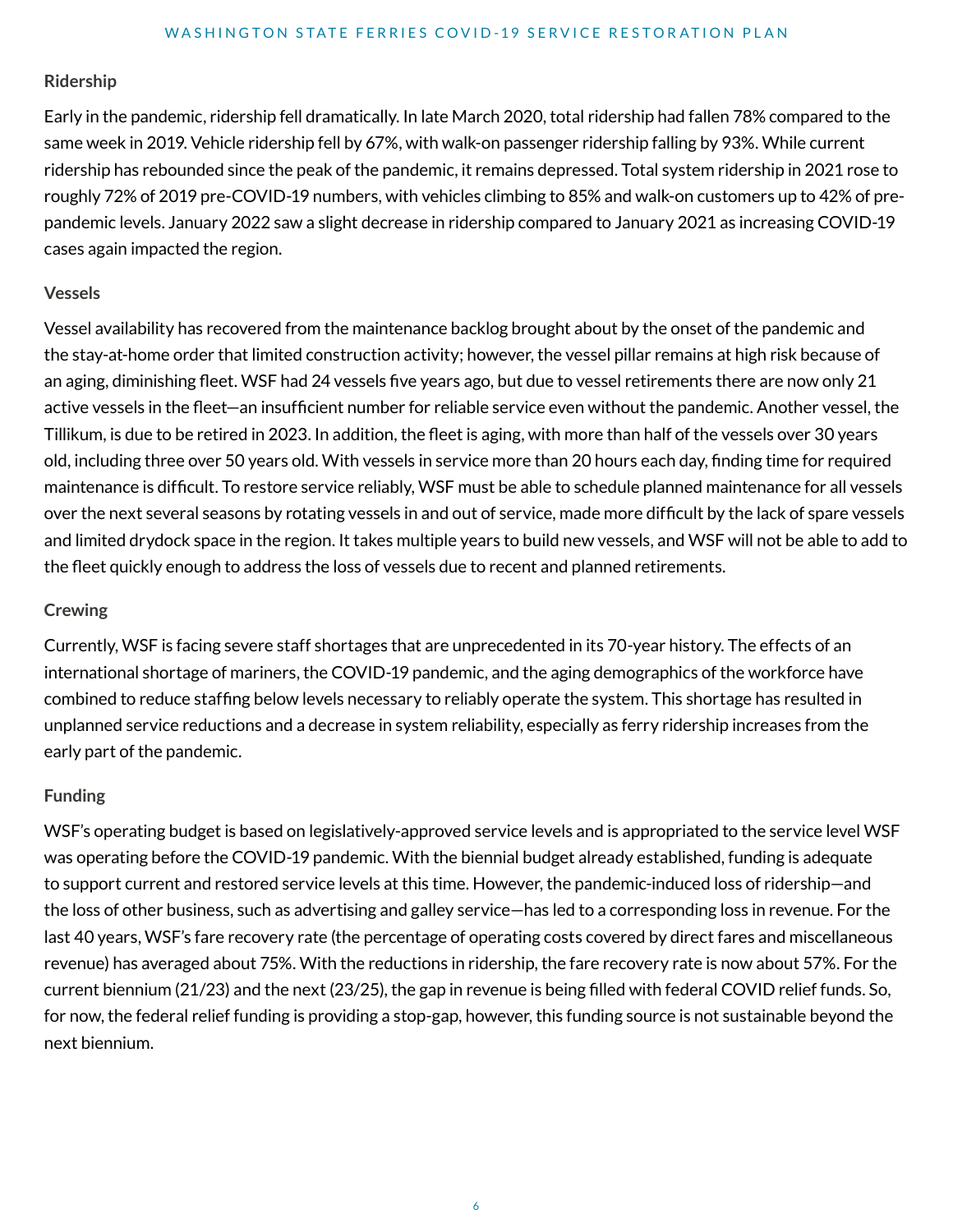# Current Service Levels

# Alternate Service Plan

Since October 2021, WSF has been operating on an "Alternate Service Plan," which is a reduced level of service that better aligns with available resources. The purpose of the Alternate Service Plan is to provide customers with more predictable and reliable travel by minimizing unexpected cancellations while still providing critical links to island communities and travelers who depend on the ferry system.

## Gaps to Service Restoration

WSF's Alternate Service Schedule includes 30% fewer sailings than the regular winter schedule. As crew availability allows, WSF adds back supplemental service to individual routes on a daily basis. Table 1 summarizes the gaps between the service that is currently provided and the budgeted, traditional service levels based on the number of vessels assigned to each route. These "gaps" in service are what WSF needs to fill and what this Plan serves to address.

| <b>ROUTE</b>                                 | <b>Current Alternate</b><br><b>Service</b>                                           | <b>Traditional Winter</b><br><b>Service</b>                                                                | <b>Traditional Spring</b><br><b>Service</b>                                    | <b>Traditional Summer</b><br><b>Service</b>                           |
|----------------------------------------------|--------------------------------------------------------------------------------------|------------------------------------------------------------------------------------------------------------|--------------------------------------------------------------------------------|-----------------------------------------------------------------------|
| <b>Anacortes/</b><br><b>San Juan Islands</b> | 4 vessels, including 1<br>interisland-only vessel                                    | 4 yessels with 1<br>interisland-only on<br>weekdays; 3 vessels<br>without interisland-<br>only on weekends | 4 vessels, including 1<br>interisland-only vessel                              | 5 vessels, including 1<br>interisland-only vessel                     |
| Seattle/<br><b>Bainbridge</b>                | 1 vessel, late-night<br>sailings suspended                                           | 2 vessels w/ late-night sailings                                                                           |                                                                                |                                                                       |
| Mukilteo/<br><b>Clinton</b>                  | 1 vessel, late-night<br>sailings suspended                                           | 2 vessels w/late-night<br>sailings                                                                         | 2 vessels w/late-night<br>sailings                                             | 2 vessels with<br>additional late-night<br>sailings                   |
| Edmonds/<br><b>Kingston</b>                  | 1 vessel, late-night<br>sailings suspended                                           | 2 vessels w/ late-night<br>sailings                                                                        | 2 vessels w/ late-night sailings                                               |                                                                       |
| Fauntleroy/<br>Vashon/<br><b>Southworth</b>  | 2 vessels on weekdays,<br>2 vessels on weekends,<br>late-night sailings<br>suspended | 3 vessels on weekdays,<br>2 vessels on weekends                                                            | 3 vessels on weekdays,<br>3 on weekends with #3<br>boat at 8 hrs/day           | 3 vessels on weekdays,<br>3 on weekends with #3<br>boat at 16 hrs/day |
| <b>Seattle/Bremerton</b>                     | 1 vessel                                                                             | 2 vessels                                                                                                  | 2 vessels                                                                      |                                                                       |
| <b>Anacortes/Sidney</b>                      | No sailings to Sidney                                                                |                                                                                                            | 1 sailing to Sidney                                                            | 2 sailings to Sidney                                                  |
| <b>Port Townsend/</b><br><b>Coupeville</b>   | 1 vessel                                                                             |                                                                                                            | 2 vessels in "shoulder"<br>season (begins early<br>May); 1 for early<br>spring | 2 vessels                                                             |
| <b>Point Defiance/</b><br><b>Tahlequah</b>   | 1 vessel                                                                             |                                                                                                            |                                                                                |                                                                       |

*Table 1: Alternate Service Plan Compared to Traditional Service Levels*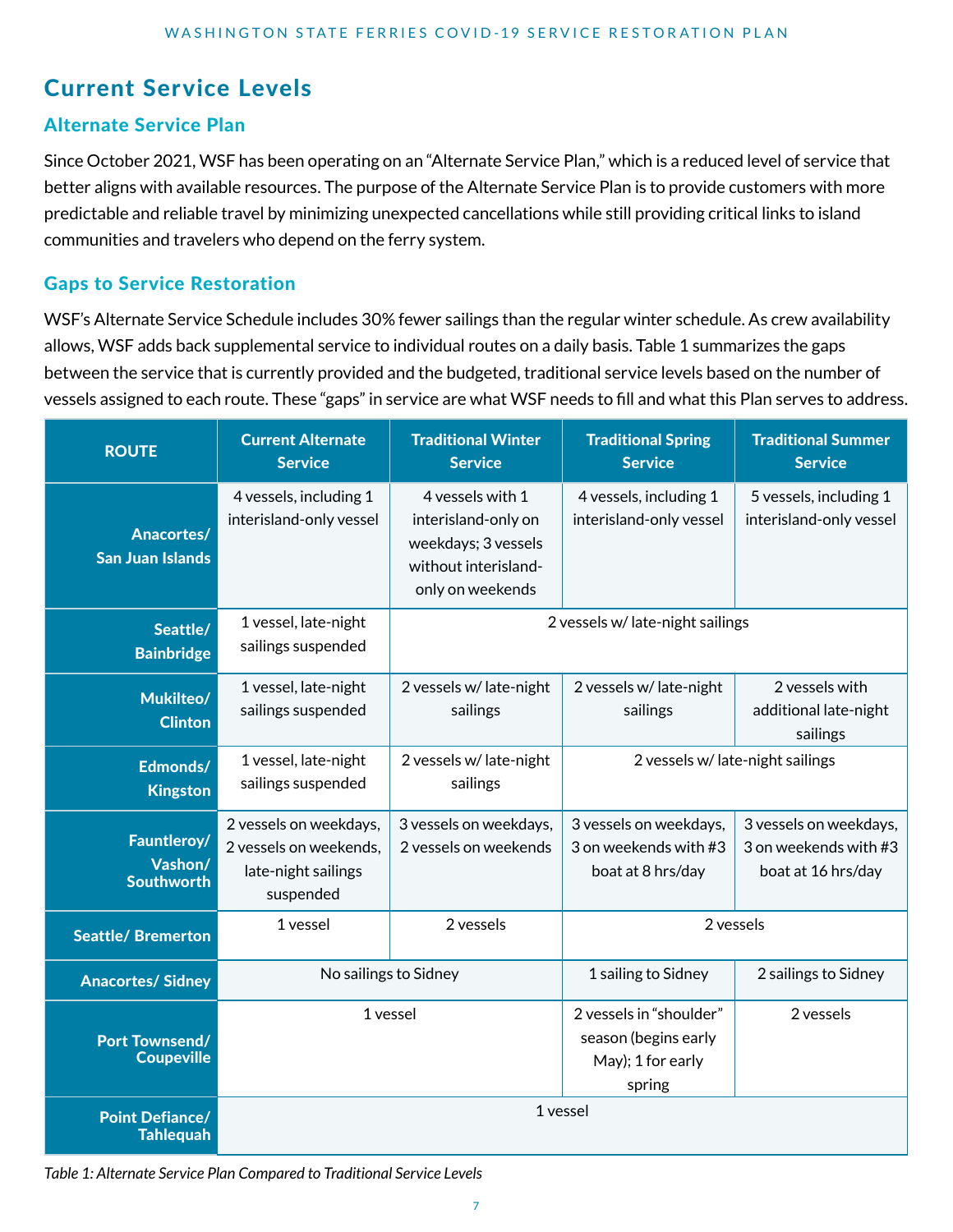# Service Restoration Approach

The legislature has established a series of performance metrics and goals that WSF continually strives to meet. One of those metrics is service reliability; the goal is for WSF to complete 99% of its scheduled sailings. From 2018 through 2020, WSF exceeded this goal systemwide, though some individual routes experienced less than 99% reliability. In 2021, WSF fell short of this service reliability goal at 98.3% systemwide. This drop in reliability can be directly correlated with COVID impacts on crewing and vessel resources.



#### *Figure 3: Service Reliability: Jan. 2019-Jan. 2022*

WSF's approach to service restoration is grounded in this metric. WSF has prioritized the order of route restoration based on a number of factors, including ridership, crew and vessel availability, alternate access and others (described below). As the agency continues to recover from the pandemic and rebuild its human and capital resources, it will restore service route by route. Once full service can be maintained on a route for a three week period at 95% reliability, WSF will consider that route "restored" and focus on restoring the next route. When service has been restored across the system, WSF will then work to bring all routes up to 99% reliability.

The process monitors both systemwide trends and route-level performance metrics to ensure that once service levels are restored on a route, they can be maintained without affecting systemwide reliability. The system trends WSF will monitor include positive hiring numbers with steady employee retention, decreasing COVID-19 related relief requests and steady system reliability. WSF will consider route-level resources such as the availability of a vessel of the right size for the route and the number of unfilled ("open") positions for both licensed and unlicensed deck and engine crew to determine when to restore service to an individual route.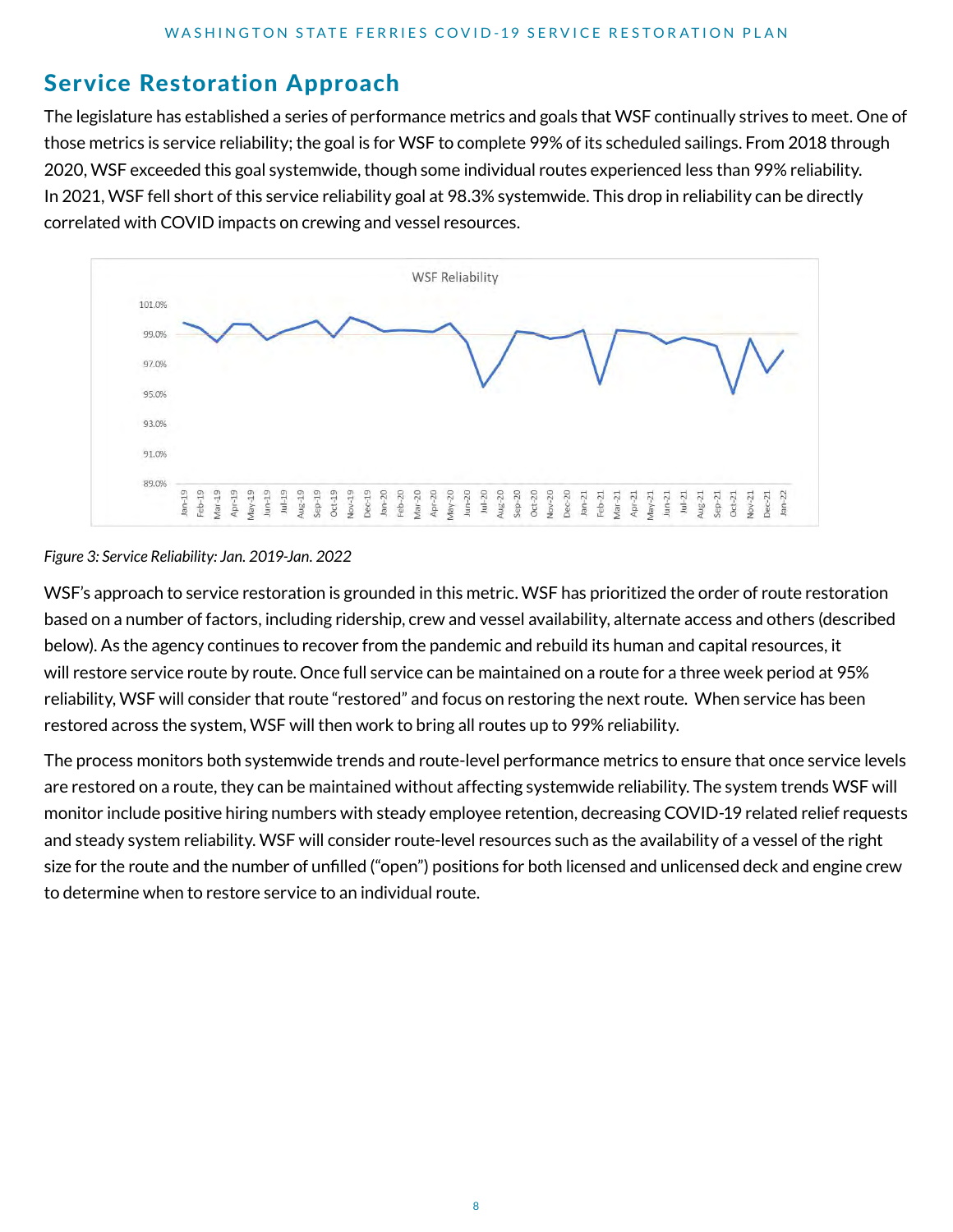# Service Restoration Process

When considering the restoration of a route, WSF will analyze information and make service decisions in four phases. Figure 4 illustrates the service restoration process that will be repeated for each route.



*Figure 4: COVID-19 Service Restoration Plan Process*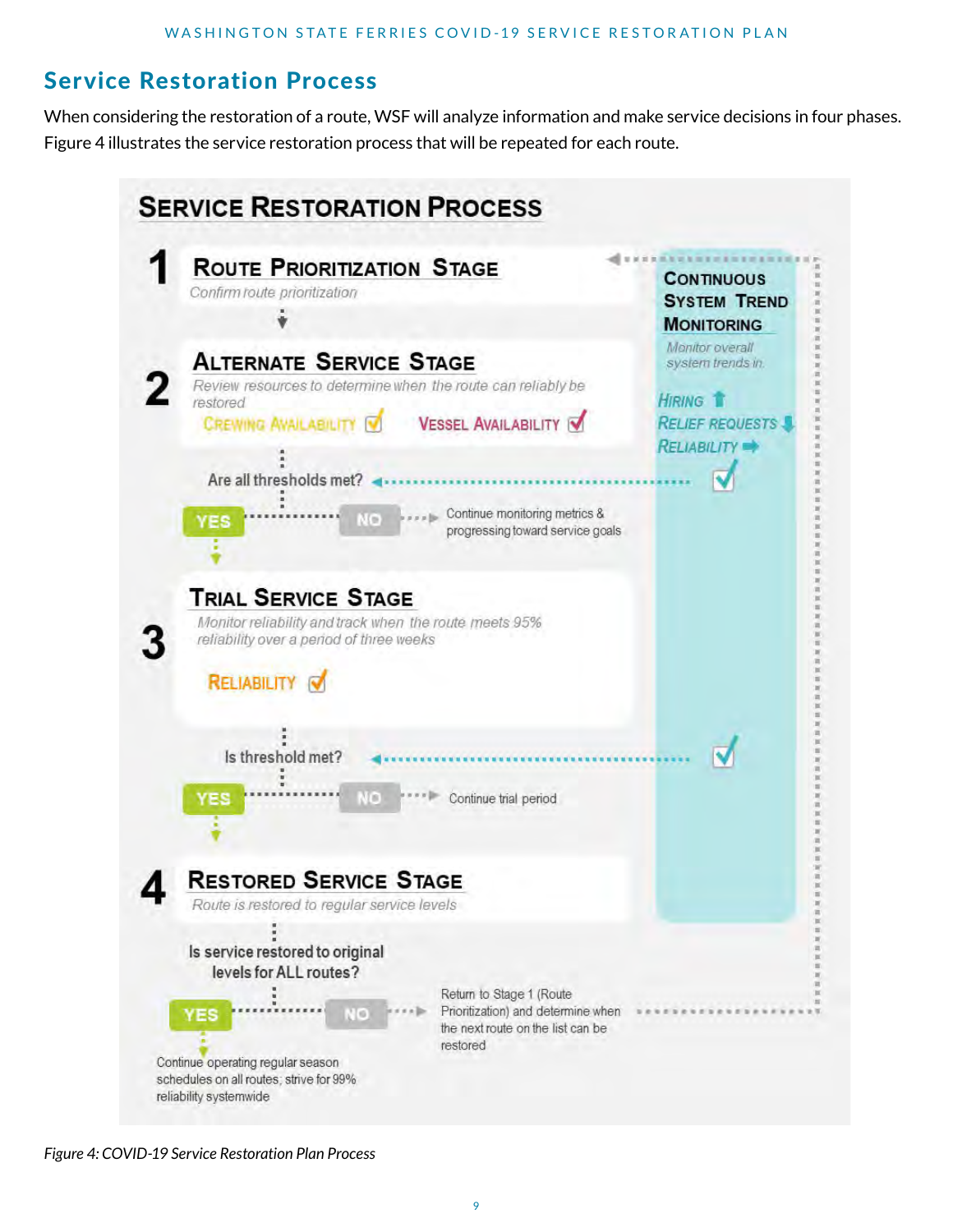The pandemic and its impacts are constantly evolving—situational circumstances and the status of resources sometimes change with very little notice, and it is difficult to predict trends and travel patterns. However, should resources become available, it is possible for more than one route to move through the restoration process at one time. WSF will make decisions at each step in the process with the best data available at the time, using existing tools and data sources.

# Stage 1: Route Prioritization

WSF will restore service on a route-by-route basis. To do so effectively, WSF prioritized the routes to guide where to focus resources as they become available. The prioritized list of routes (the order in which service restoration will occur) is:

- Anacortes/San Juan Islands
- Seattle/Bainbridge Island
- Mukilteo/Clinton
- Edmonds/Kingston
- Fauntleroy/Vashon Island/Southworth
- Seattle/Bremerton
- Port Townsend/Coupeville
- Anacortes/Sidney BC

This prioritization is based on key factors that WSF continuously monitors, as outlined below. While every aspect of these factors cannot be quantified, together they provide the basis used for route prioritization.

#### **Ridership**

To assess how service levels are aligned with travel demand, WSF reviewed 2021 total ridership and compared it to 2019 ridership as an indicator of how much ridership the route has recovered relative to pre-pandemic levels. It is worth noting that some ridership may have been permanently disrupted from the pandemic due to increased telework and other pandemic-related changes, causing a permanent shift in rider demand on some routes.

## **Service Performance**

Routes were reviewed for trends in on-time performance and occurrences of vehicle overloading to provide insight into where limited service capacity may be struggling to meet ridership demand.

## **Availability and Directness of Travel Alternatives**

Route prioritization considers the travel corridor served, availability of other travel options for each route, and the time required to travel using alternatives, including alternate WSF routes, passenger-only ferry services, and driving around.

#### **Crew and Vessel Availability**

The route prioritization list takes a service focus in ordering the routes, and WSF will continually review throughout the service restoration process to ensure alignment with any changes to resource availability that may be routespecific, including crewing and vessels.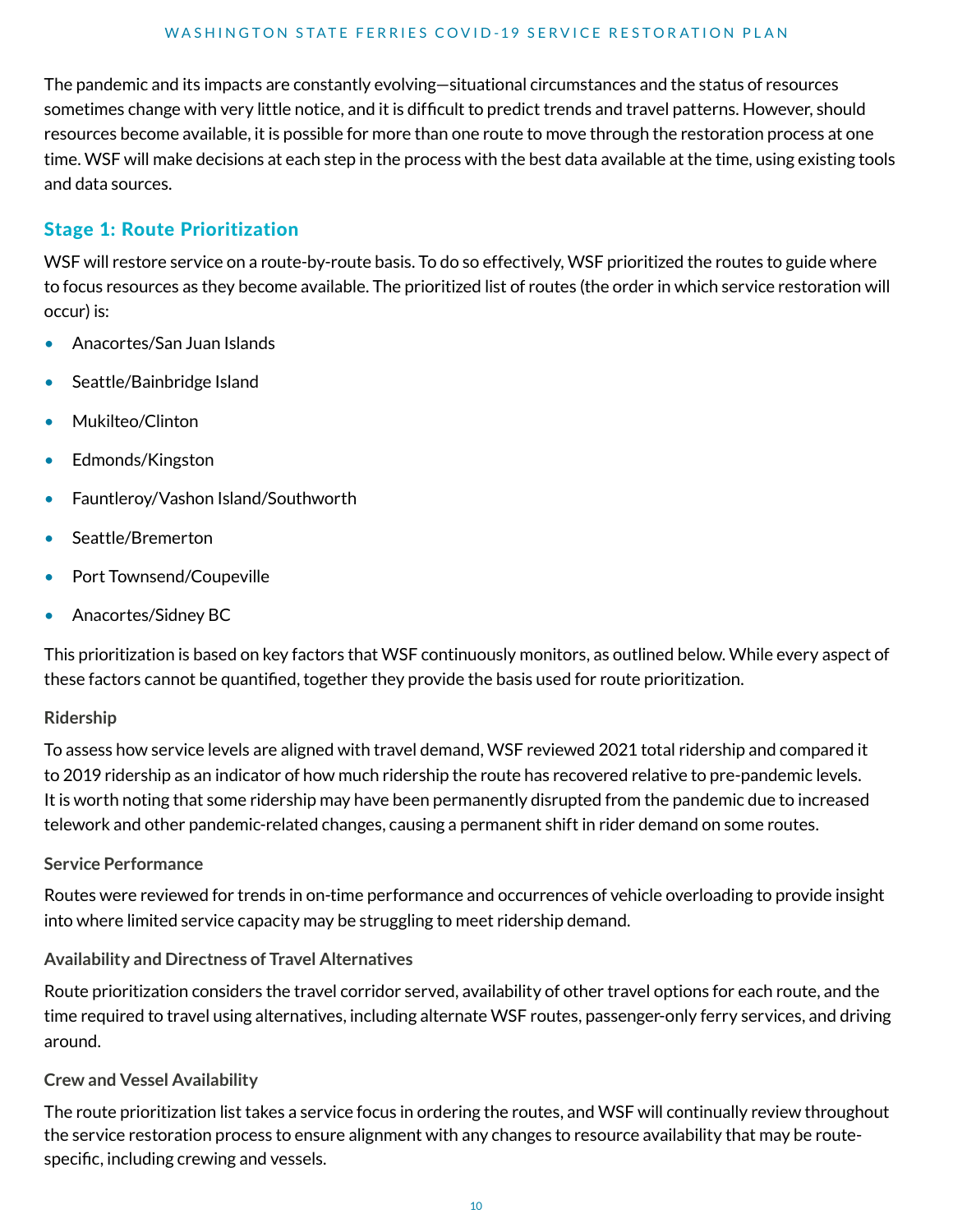## Stage 2: Alternate Service

While a route is operating on an alternate schedule—which is less than the typical, budgeted service level—WSF is assessing crewing and vessel resources, as well as system metrics of overall vessel availability and hiring and call-out trends. WSF will consider the following metrics to determine when to increase service levels on a given route:

#### **Vessel Availability**

With a 21-vessel fleet,19 boats needed for full summer service and 18 for spring and fall, vessel availability is a key component of service restoration. There is not enough time in the year nor enough drydock space to conduct necessary maintenance and preservation work solely during slower seasons, so some must be done in summer. WSF will look at planned vessel maintenance and what vessels are available over the next two seasons to determine if a vessel, or combination of vessels of an appropriate class, is available to operate on the route without interruption.

#### **Crew Availability**

WSF will review positions needed for service (deck and engine) for the next route on the prioritization list and will use deck route lists and engine crew lists to confirm all positions can be filled reliably, with enough available on-call positions able to support that route. Crew availability is especially constrained—not only because of a worldwide mariner shortage and an increased turnover rate because of COVID and a retiring workforce—but also because deployment of crew is highly regulated by the U.S. Coast Guard, detailed labor agreements and other legal requirements.

## Stage 3: Trial Service

When a route moved to the Trial Service stage it operates on its regular seasonal schedule on a trial basis. The trial service stage is focused on monitoring the reliability of a route to ensure stability of labor and vessel resources and potential impacts to the system as a whole. Before service is considered permanently "restored," a route must operate with 95% reliability for three weeks.

#### **Reliability**

This stage will include monitoring for a minimum of three weeks to capture trends from crew scheduling which occurs in two-week scheduling increments. Planning for the implementation of restored service can commence after the third week of Stage 3 monitoring if crew and vessel resources remain stable. Reliability will be reviewed at both the route and system level and compared with seasonal 2019 levels.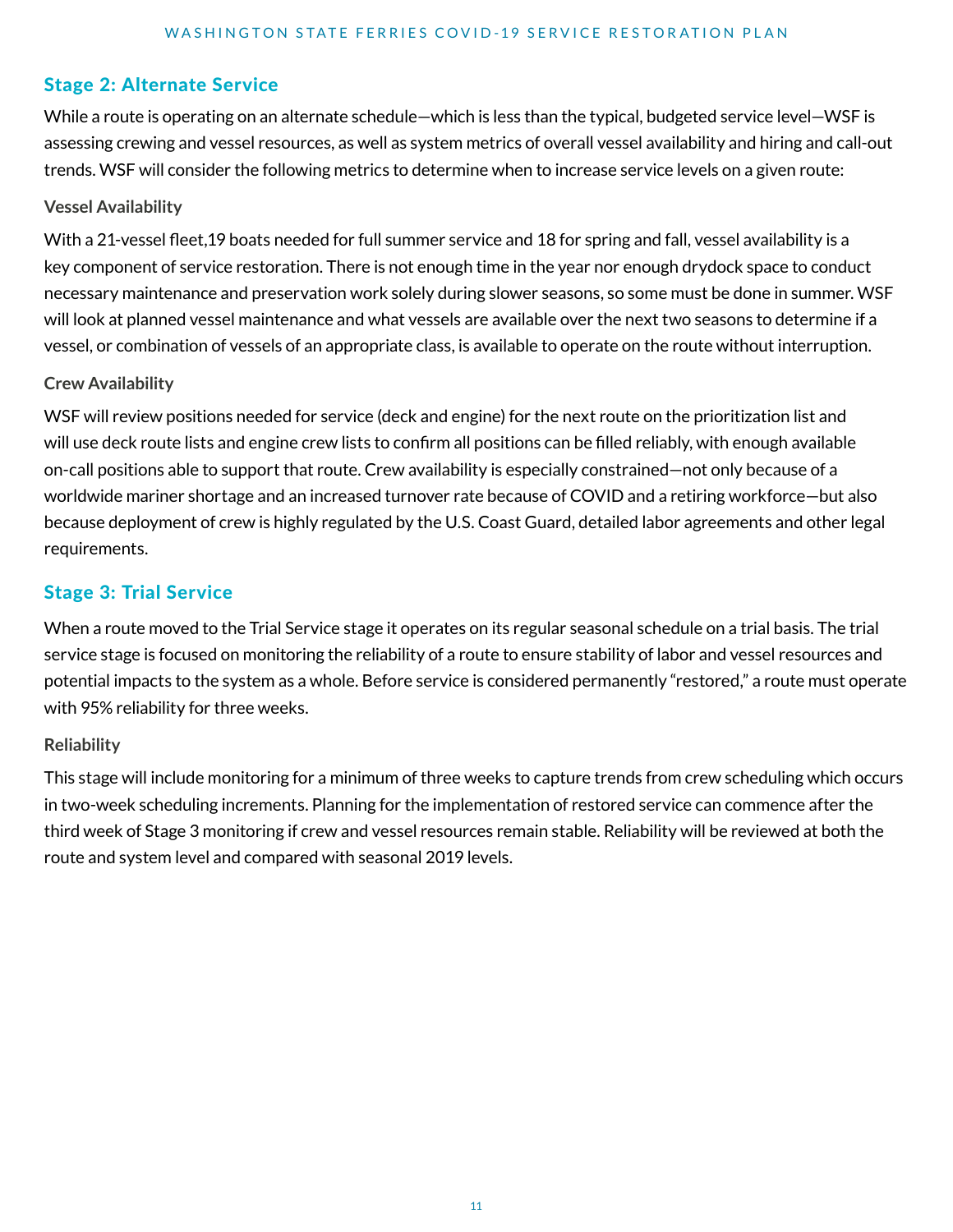## Stage 4: Route Restoration

Route restoration is the point in which service schedules are restored to seasonally appropriate levels that meet ridership demand, and service meets reliability targets. Service restoration will take time, as WSF intends to ensure that each route is successfully restored and the system is stable before moving on to restoration of the next route. Once a route is restored, the process begins again until all routes are restored to full capacity. Once service returns to traditional levels, a route is still subject to cancelled sailings due to weather, unplanned vessel repairs, law enforcement activity and many other operational impacts that contribute to lower service reliability.

# Timeline for Service Restoration

The timeframe for restoration is a delicate balance of providing needed service with reliability for customers. As service restoration progresses, WSF anticipates the system will face increased risk to reliability as crewing and vessel resources become more strained, especially as ridership increases in the late spring and summer months. The unpredictable nature of the pandemic and other constraints on resources—such as vessel scarcity and permanent changes in ridership—also impact how quickly service can return to "normal." At this time, it is virtually impossible to predict with certainty if and when the ferry system will return to pre-pandemic operations.

## ANACORTES/SAN JUAN **ISLANDS ROUTE SERVICE RESTORATION**

WSF restored the Anacortes/San Juan Islands route to its regular winter schedule on Nov. 19, 2021 on a trial basis. The route was in the Trial Service stage for longer than the three-week monitoring period as the December snowstorm, omicron case counts and other factors prevented it from meeting the 95% threshold for service reliability to be considered fully restored. The route completed 99.38% of its scheduled trips from Jan 15-Feb 9, 2022. During this time, only 9 sailings were cancelled due to lack of crew. Based on these metrics, WSF considers the route fully restored and it will continue to operate on its regular seasonal schedule.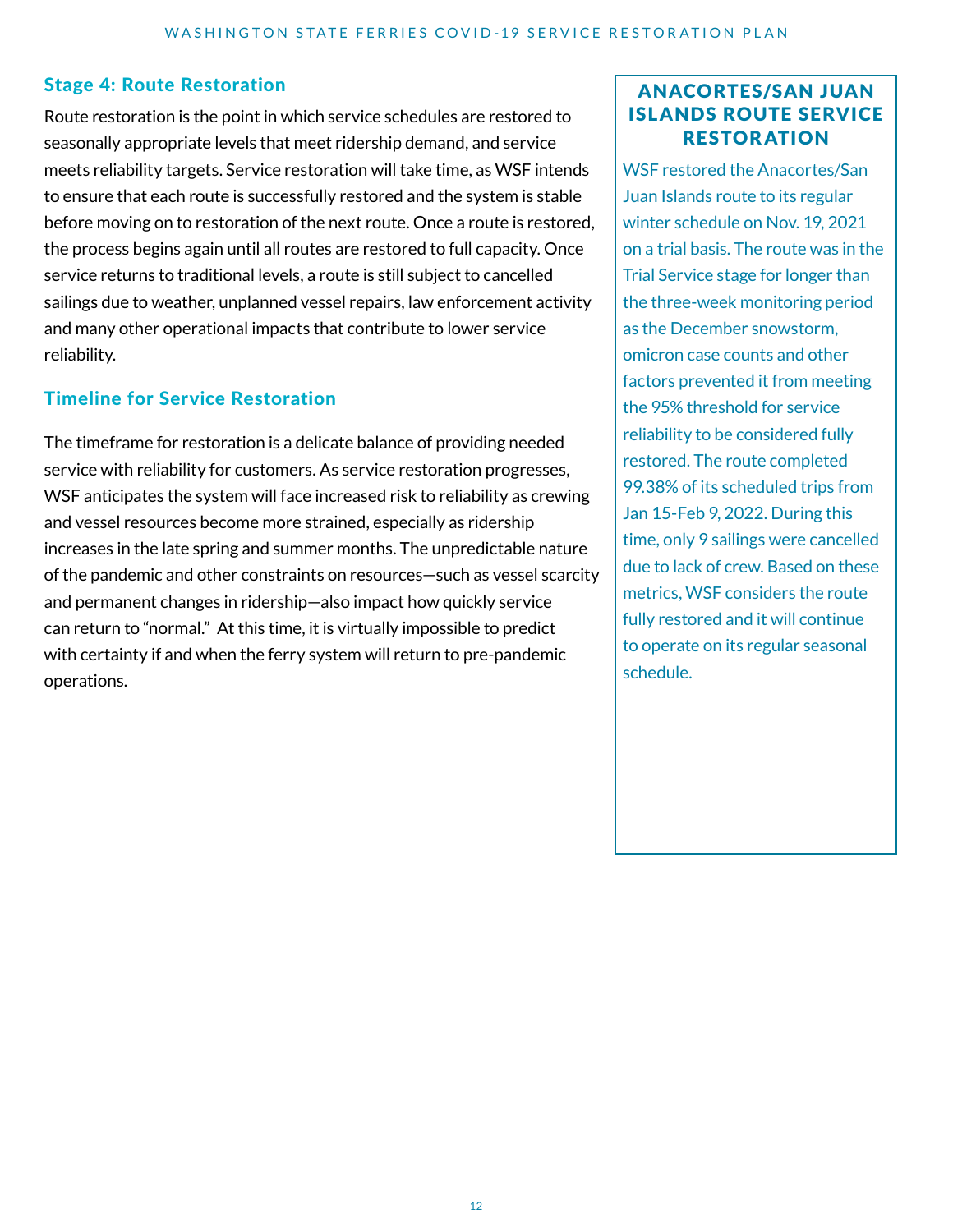# Crewing Challenges and Staffing Levels Needed to Restore Service

The rest of this Plan describes in detail the challenges and considerations that WSF is facing as it implements the service restoration plan described above.

WSF employs nearly 1,900 people on vessels, in terminals, at the Eagle Harbor Maintenance Facility, and at the headquarters facility in Seattle. The management, maintenance, and operation of the ferry system depend on many specialized positions responsible for transporting people and goods in a marine environment 24 hours a day, 365 days a year. These specialized employees, such as deck officers and engineers, undergo years of training, certifications and sailing time before they are qualified to serve in these positions.

As shown in Figure 5, the number of WSF vessel employees, deck and engine, is below July 2019 staffing levels, which is when WSF last operated a full summer sailing schedule. Staffing levels for July 2019 were higher for every category, licensed and unlicensed deck and licensed and unlicensed engine, than the number of employees WSF had as of the end of January 2022.



**Washington State Ferries: Vessel Employees, 2019 - 2022** 

*Figure 5: Comparison of Vessel Employees in July 2019 vs. January 2022*

Because ferries are crewed at the minimum levels required by the U.S. Coast Guard, the loss of a single crewmember means a vessel cannot sail, and a trip or multiple trips must be cancelled. Cancellations are only made after WSF's dispatchers make hundreds of calls to on-call and other staff trying to fill vacancies. Figure 6 illustrates the licensed and unlicensed positions required for each sailing, including the range in number of positions across each vessel class. The four types of positions—licensed and unlicensed deck, and licensed and unlicensed engine room—each have different considerations and constraints on scheduling and dispatch based on labor contracts such as the distance an employee can travel to each terminal, restrictions on work hours, licenses required for different routes and vessel classes and seniority considerations.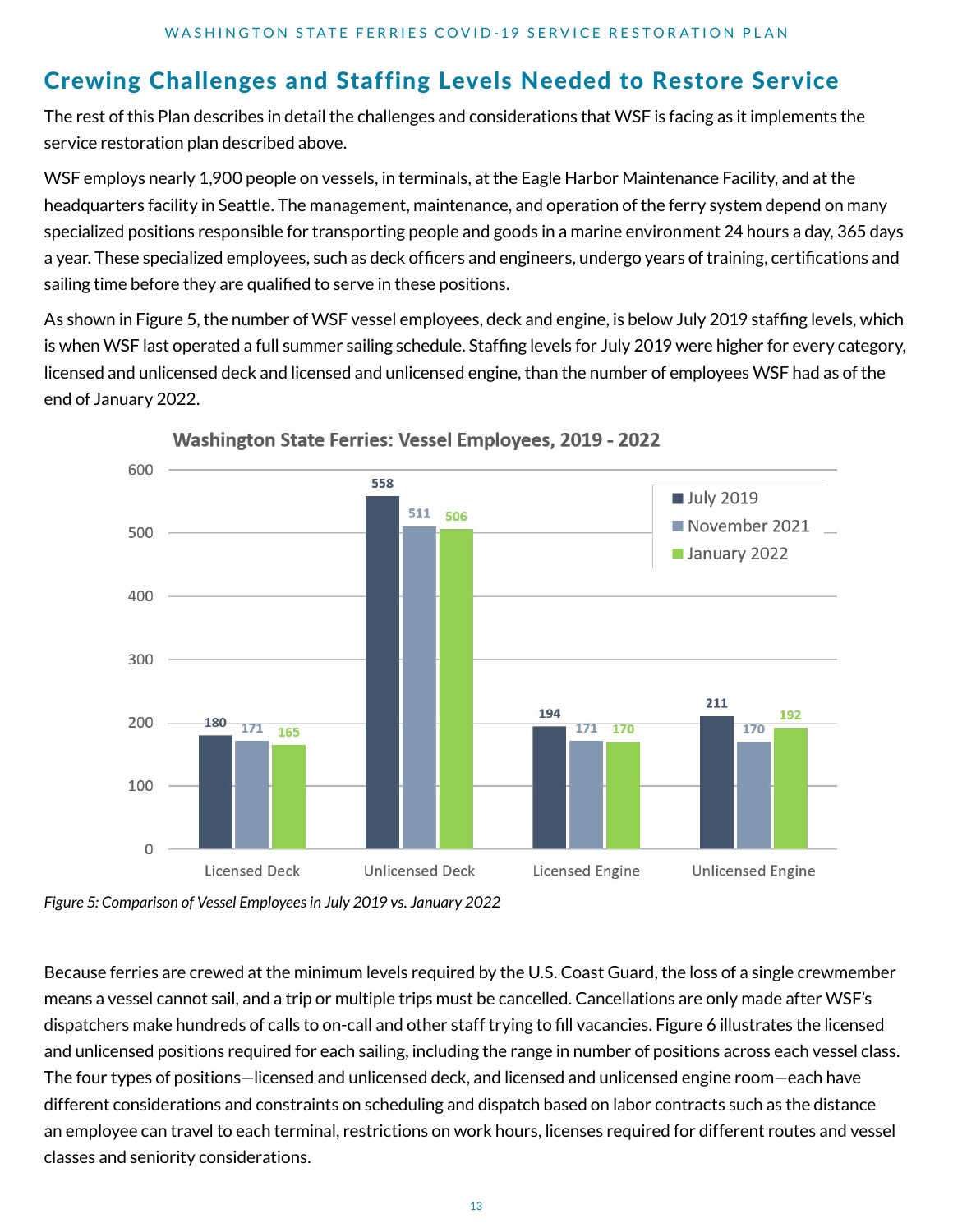# Staffing Levels

The number of positions needed to provide scheduled service on a given route is based on the U.S. Coast Guard-mandated crew required to sail each assigned vessel, and the number of watches (crew shifts) to provide the scheduled service. However, WSF must maintain more than the minimum levels of crewing needed to operate the system on a daily basis, to replace crewmembers who are out for long-term and short-term reasons, such as vacation, sick and other protected leave, and employees who are in required training.

#### **Increasing Rates of Relief Requests**

The total number of employees in each category needed to staff all watches daily depends on the amount of relief requests submitted by scheduled employees, and the availability of on-call and relief crew to backfill positions. Relief requests can come in at the last minute, directly influencing WSF's ability to operate scheduled service. There have been several spikes in relief requests during the COVID-19 pandemic, and requests have not followed historic patterns (i.e., employees typically take more vacation leave during summer months and holidays). As shown in Figure 6, the surge in cases caused by the omicron variant led to 7,419 relief requests (or an average of 239.3/day) in January 2022, which is considerably higher than any January in the last several years. Because the patterns in relief requests have not matched typical years, there is



*Figure 6: Vessel Crew Composition*

a strain on the relief pool, which makes it challenging to predict patterns and to ensure adequate crewing levels for all watches.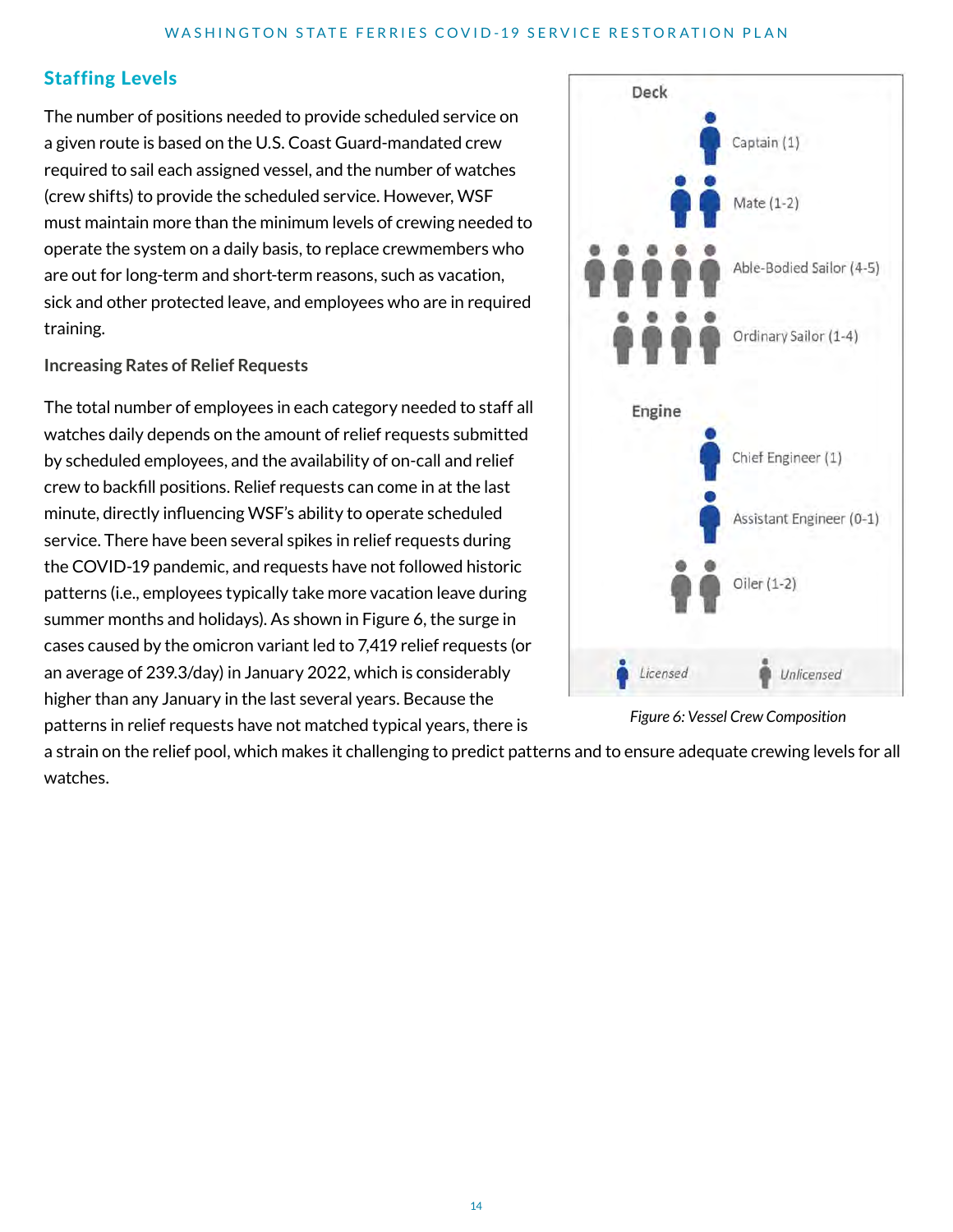

*Figure 7: Number of Relief Requests by Month, Jan. 2018-Jan. 2022*

The spike in relief requests mean that WSF needs an even higher ratio of relief crew to fill scheduled positions than it has needed in the past. The high level of relief requests is expected to continue due to an aging workforce and the amount of leave time available to more senior, long-term employees.

Figure 8 shows the number of staff WSF needs to hire to meet target staffing levels across all vessel crew positions.



**Washington State Ferries: Staffing Needs** 

*Figure 8: Staffing Needs Compared to Current Staffing Levels*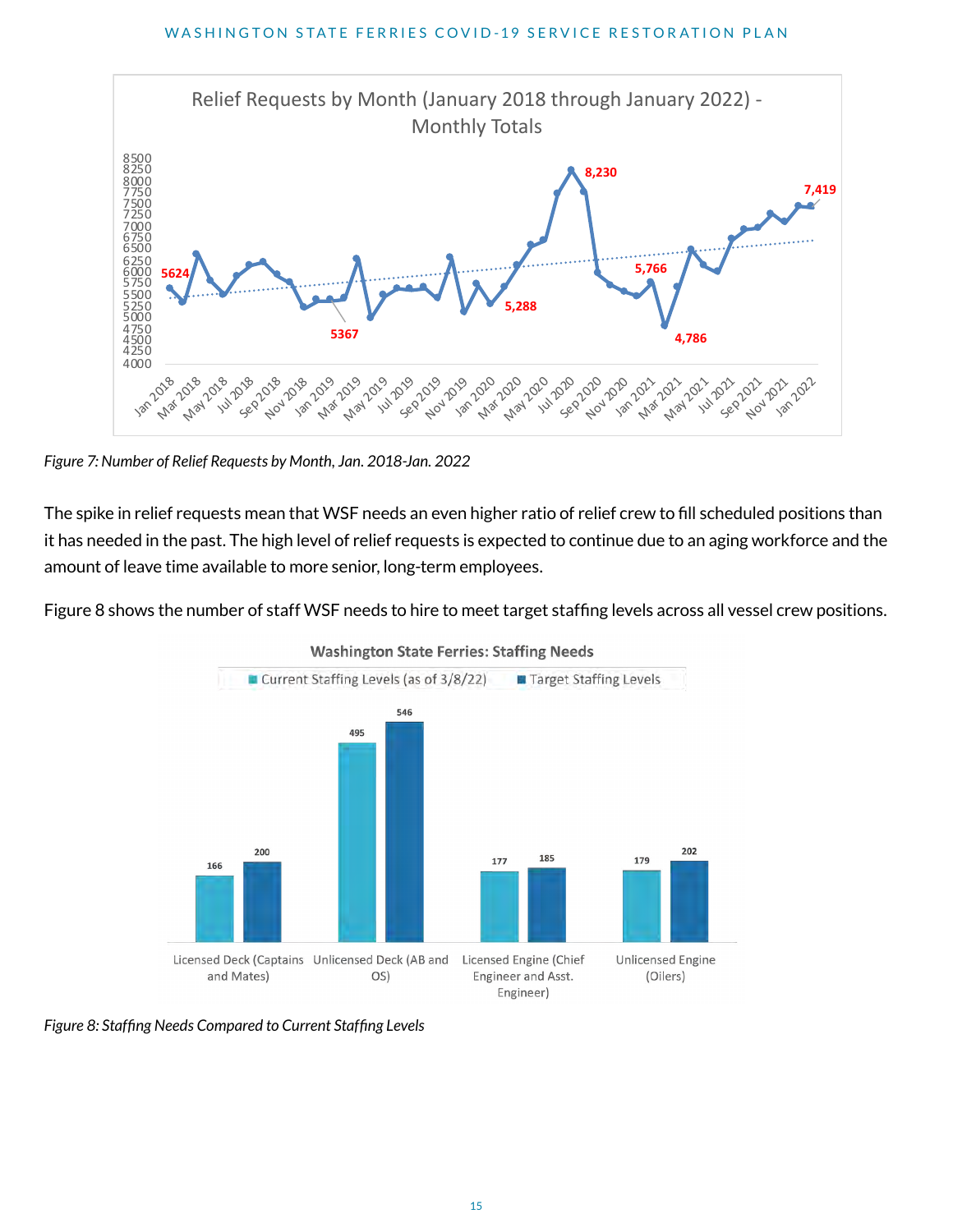# Additional Crewing Challenges

WSF is currently tracking two additional challenges directly related to filling all watches and restoring service. The challenges highlight the difficulty of providing reliable service with fewer employees.

#### **Positive COVID-19 Cases**

During the first two weeks of January 2022, WSF saw a high number of employees out on quarantine each day an average of 51 COVID-related call-outs per day. This number does not include other pandemic-related reasons employees called out, such as lack of childcare or caring for a sick family member, that are reflected in the total number of relief requests. With COVID-19 numbers currently declining, WSF is seeing a downward trend of COVID-19 relief requests, as shown in Figure 9.



*Figure 9: COVID-19-related Relief Requests, 2022 year-to-date*

#### **Shortage of Licensed Deck Officers**

The number of licensed deck officers is the biggest crewing challenge facing WSF. Ideally, WSF would have approximately 190 licensed deck officers in the system. As of January 2022, WSF has 165 licensed deck officers. These highly skilled and highly credentialed positions are challenging to fill. To sail as a licensed deck officer at WSF, a crew member must not only possess the required U.S. Coast Guard license, but they must also acquire the necessary pilotage and working knowledge of the vessels. Historically, while obtaining this training, they were also expected to work in an unlicensed position in the fleet, which can be undesirable for those coming in with hard-earned maritime experience and credentials they could not use until the training element was completed. WSF has recently entered an MOU with labor partners to eliminate some of these barriers.

Fifteen crewmembers are enrolled in the Spring 2022 New Mate Orientation; this is required training for new licensed deck officers. Once these new officers are eligible to work in the system, it will help alleviate some of the crewing constraints that are contributing to reduced service.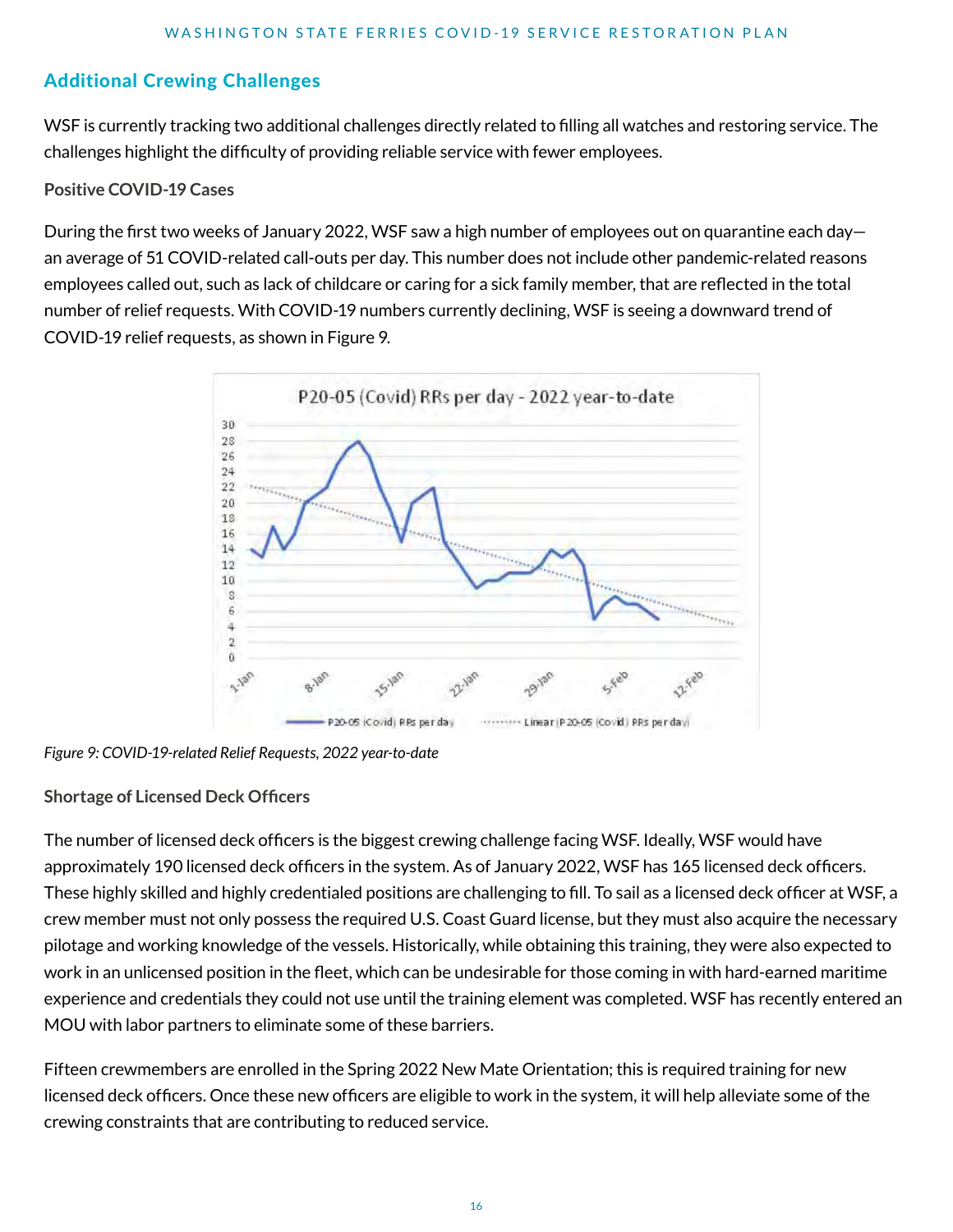#### Hiring Progress and Success: Engine Crew

A lack of engine room crew has posed a large threat to WSF's ability to fully crew vessels and maintain service reliability, though the situation is improving. Unlike deck crew, which are assigned to a specific route, engine room crew are assigned to a vessel. This means that all vessels must be staffed at all times, even if not in service. Finding and retaining qualified engine room crew at all levels has proven to be extremely challenging: A nationwide shortage of vessel engineers and oilers predates the pandemic but has become critical since the outbreak. Training programs for oilers and licensed engineers last approximately one and four years, respectively, and there are a limited number of training resources. In addition, WSF must compete in the national labor market to attract and retain these employees.

| <b>Month</b>     | <b>Oilers Hired</b> |  |
|------------------|---------------------|--|
| October 2020     | 10                  |  |
| April 2021       | 4                   |  |
| <b>July 2021</b> | 7                   |  |
| September 2021   | 3                   |  |
| November 2021    | 4                   |  |
| December 2021    | 9                   |  |
| January 2022     | 17                  |  |
| March 2022       | 8 (projected)       |  |

A persistent recruitment and hiring effort over the last several months will result in the engine workforce numbers being restored to pre-pandemic numbers by Spring 2022. The situation is improving due to the recent hiring and training of new oilers who will begin working in the system soon.

This influx of new oilers supports WSF's ability to replace vacated licensed engine room positions with promotions and new hires. Recent new employee training for engine room employees have averaged 12 people per class compared to classes of 3-5 people during the height of the pandemic.

Licensed engine crew vacancies are filled by seniority bidding, so any licensed vacancy creates a cascading series of vacancies that must be filled both in the licensed and unlicensed ranks. Contractual timelines for reassigning employees to vacancies and subsequent vessel-specific training timelines make this a protracted process. As a result, the simple number of total engine room employees does not directly affect WSF's ability to provide service, and there are additional complexities in ensuring the fleet has the right type of employee to staff each individual vessel on each route.

WSF will need to continue hiring to support needed training and upcoming retirements and separations.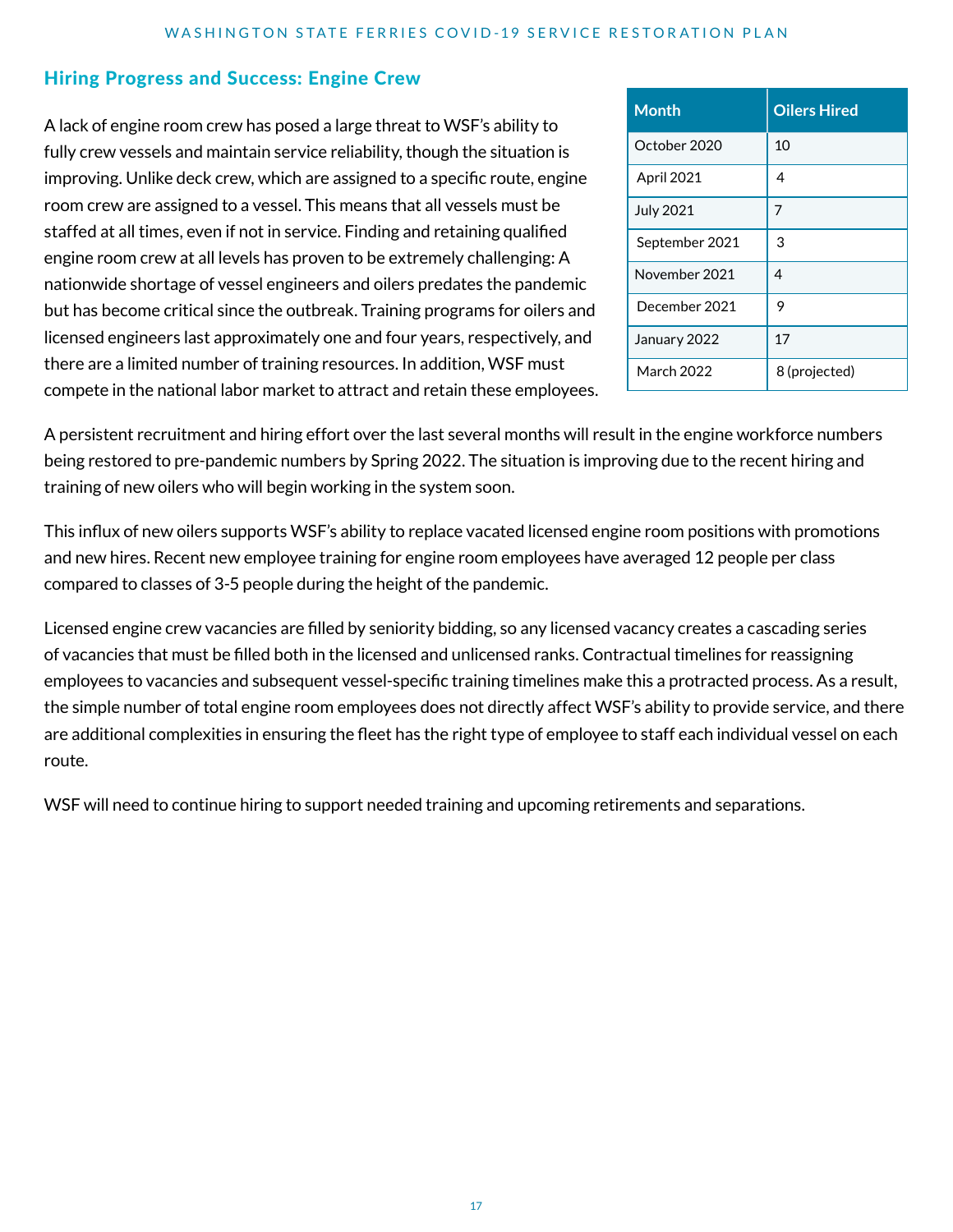# Additional Challenges Related to Service Reliability

In addition to the profound effects of the COVID-19 pandemic, WSF faces numerous ongoing challenges that compound the immediate crew and vessel shortages. Many of these challenges were identified in the WSF 2040 Long Range Plan (LRP), submitted to the Legislature in January 2019. The LRP provides a proposal for investments and policy recommendations that support reliable, sustainable, and resilient ferry service through 2040 and beyond. The LRP identified investment in WSF's workforce as one of the top priorities to ensure continued system reliability. It also places particular attention on stabilizing the ferry fleet by building 16 new vessels and providing adequate time for vessel maintenance. Noting how intertwined the issues are, the LRP notes that new infrastructure is only valuable if WSF has the skilled workforce to operate and maintain it, calling for significant investment in attracting, retaining and strengthening the workforce.

To stabilize the system and improve the long-term sustainability of service, WSF has been addressing these challenges well before the pandemic.

# **Crewing**

WSF has completed several efforts in recent years to evaluate the current practices in recruiting, hiring, training and retaining the skilled workforce needed to ensure long-term sustainability of service.

- Global shortage of maritime workers: Ferry systems and maritime industries around the world have experienced a decreasing number of available workers. WSF has identified several strategies to support recruiting efforts over the coming years, including hiring a recruiting consultant and increasing focus on employee retention. The agency has also partnered with external partners such as labor unions and other maritime industry organizations to address the shortage from a regional perspective.
- Aging workforce**:** WSF is experiencing the same pressures felt by other employers nationwide, as a wave of people born during the post-World War II population boom start to retire. Currently, as shown in Figure 9, nearly 14% of the vessel workforce, 18% of the terminal workforce, and more than 16% of Eagle Harbor maintenance facility staff are eligible for retirement within the next three years.



There are other impacts on reliable service created by an aging workforce, such as an increase in sick and other forms of protected leave. Many of the retirements are in positions that are harder to fill due to the amount of training, sea time and level of credentials required.

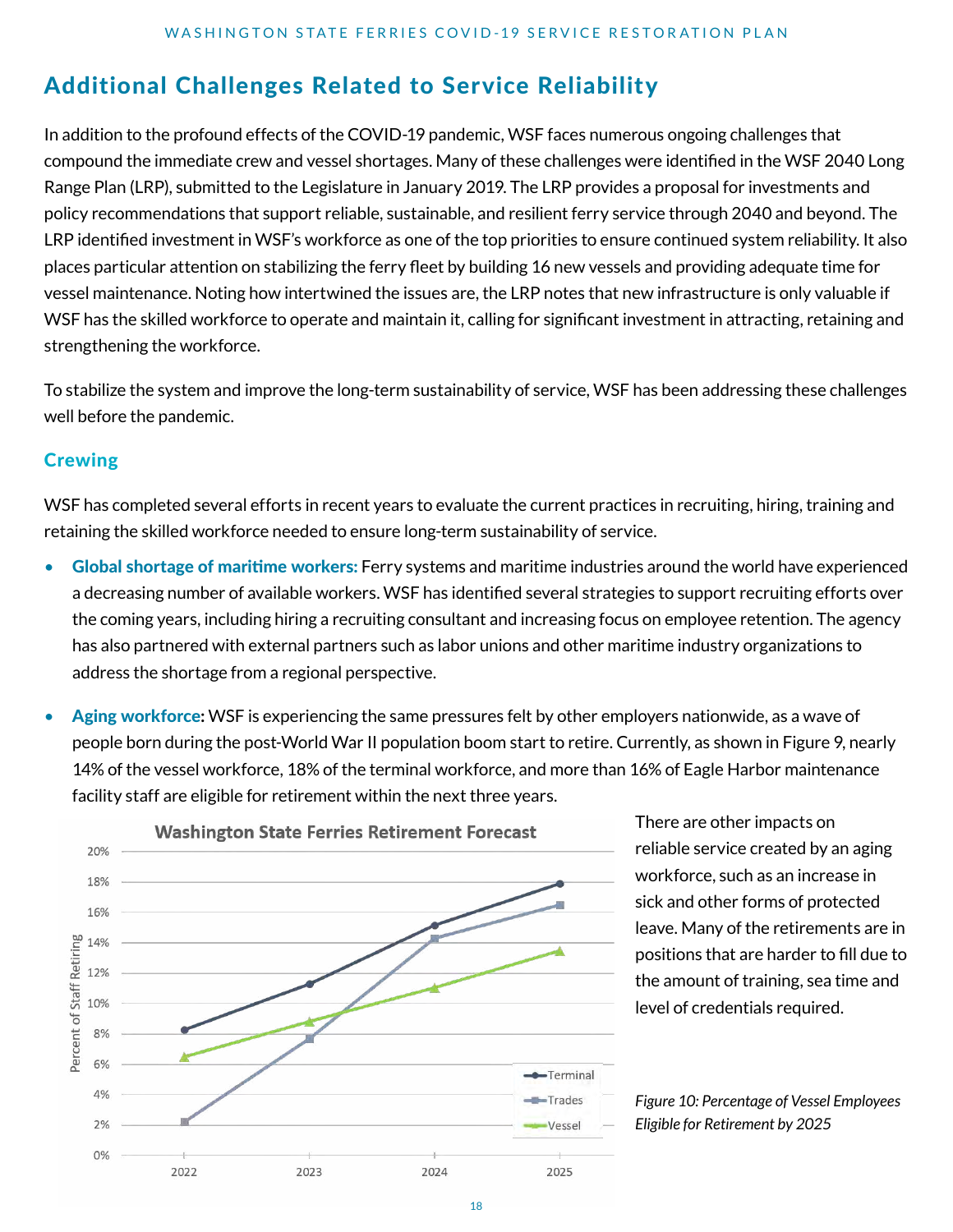#### WASHINGTON STATE FERRIES COVID-19 SERVICE RESTORATION PLAN

- Deferred training: With the crew shortages experienced during the COVID-19 pandemic, WSF has deferred training time for some eligible employees to augment vessel crews and provide scheduled service. Because of the significant training time required for licensed positions, the effects of deferring training during this period may be felt in licensed crew shortages in the future.
- Overtime use: WSF's reliance on overtime use has increased between fiscal year 2013 and fiscal year 2021. The positions with the largest overtime use are engine room and licensed deck, indicating that levels of full-time crew have not been adequate to fill required positions. There were 448 shifts filled on overtime for the month of January 2022 (a 14.5/day average).
- Shifting workforce trends: The maritime industry has observed cultural shifts in the workforce as employees are increasing their focus on work-life balance and are less interested in working overtime and undesirable shifts.

#### **Vessels**

WSF's current fleet size of 21 vessels is substantially shy of the 26 vessels recommended in the Long Range Plan as necessary to support critical maintenance across the fleet and provide reliable service by 2040.

- Deferred vessel maintenance and preservation: To maintain service schedules with a smaller fleet, WSF has had to prioritize keeping vessels in service over performing all scheduled maintenance. Over time, deferring noncritical maintenance and preservation creates a maintenance backlog and can ultimately shorten the lifecycle of a vessel.
- Fleet size and risk to reliability: The budgeted pre-COVID-19 summer service schedule requires 19 vessels in service and lacks a service relief vessel. This fleet size does not allow enough time for all vessels to rotate out of service to receive scheduled maintenance. WSF must increase its fleet size by constructing new vessels that will allow sufficient out-of-service time for each vessel to receive required regular maintenance. The small fleet size also leaves the system at risk to service disruptions due to unplanned maintenance needs. This problem will get worse when the *Tillikum* is removed from service in June 2023 when it reaches the end of its useful life and WSF does not yet have a new vessel to replace it. At that time, the fleet size will shrink to 20 vessels.
- Long timeline for construction of new ferries: The next new vessel in the WSF fleet, the first hybrid-electric Olympic-class ferry, is not estimated to enter service until 2025.